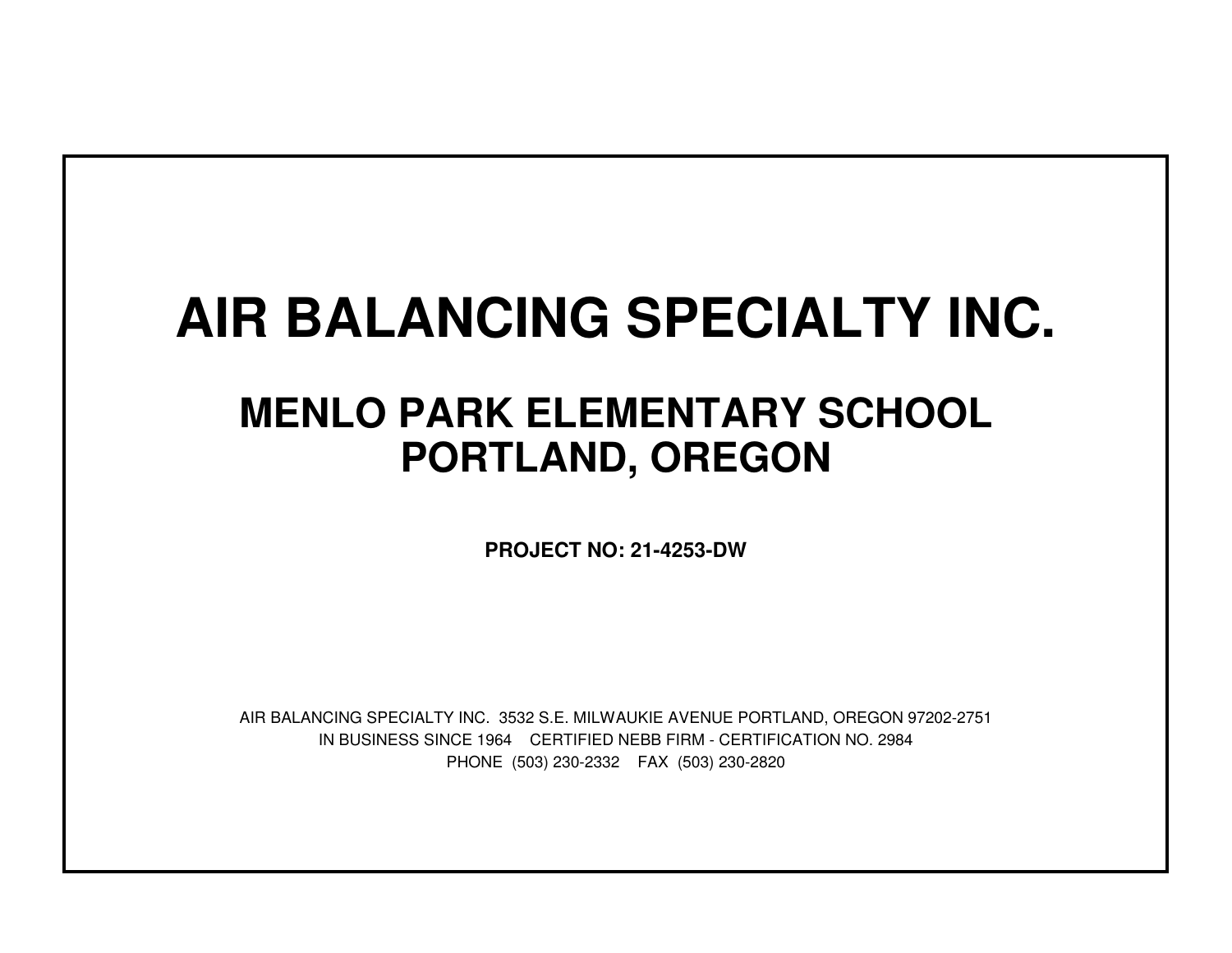| MENLO PARK ELEMENTARY SCHOOL - PORTLAND, OREGON<br>PROJECT NAME:                                                                                                                  |                               |                      |                                                                                                                                                                                                                                                                                                                                                                                                    |  |  |  |  |  |  |  |  |  |  |
|-----------------------------------------------------------------------------------------------------------------------------------------------------------------------------------|-------------------------------|----------------------|----------------------------------------------------------------------------------------------------------------------------------------------------------------------------------------------------------------------------------------------------------------------------------------------------------------------------------------------------------------------------------------------------|--|--|--|--|--|--|--|--|--|--|
| OWNER:                                                                                                                                                                            | DAVID DOUGLAS SCHOOL DISTRICT | DATE STARTED:        | 03/16/21<br>DATE FINISHED:<br>03/16/21                                                                                                                                                                                                                                                                                                                                                             |  |  |  |  |  |  |  |  |  |  |
| MECHANICAL ENGINEER:                                                                                                                                                              |                               | WORK PERFORMED BY:   | DALE NEFFENDORF<br><b>WILLIAM NEFFENDORF</b>                                                                                                                                                                                                                                                                                                                                                       |  |  |  |  |  |  |  |  |  |  |
| <b>GENERAL CONTRACTOR:</b>                                                                                                                                                        |                               | <b>CERTIFIED BY:</b> |                                                                                                                                                                                                                                                                                                                                                                                                    |  |  |  |  |  |  |  |  |  |  |
| MECHANICAL CONTRACTOR:                                                                                                                                                            |                               | DATE:                | $S_{PQ}$                                                                                                                                                                                                                                                                                                                                                                                           |  |  |  |  |  |  |  |  |  |  |
| SHEET METAL CONTRACTOR:                                                                                                                                                           |                               |                      | $\ddot{A}$<br><b>DALE W. NEFFENDORF</b><br><b>CERTIFICATION</b>                                                                                                                                                                                                                                                                                                                                    |  |  |  |  |  |  |  |  |  |  |
| CONTROL CONTRACTOR:                                                                                                                                                               |                               |                      | 2984<br>Exp. 3/31/22<br>$x^2$<br>$\begin{picture}(180,170) \put(0,0){\vector(1,0){100}} \put(15,0){\vector(1,0){100}} \put(15,0){\vector(1,0){100}} \put(15,0){\vector(1,0){100}} \put(15,0){\vector(1,0){100}} \put(15,0){\vector(1,0){100}} \put(15,0){\vector(1,0){100}} \put(15,0){\vector(1,0){100}} \put(15,0){\vector(1,0){100}} \put(15,0){\vector(1,0){100}} \put(15,0){\vector(1,0){100$ |  |  |  |  |  |  |  |  |  |  |
| AIR BALANCING SPECIALTY INC.<br>IN BUSINESS SINCE 1964<br>CERTIFIED NEBB No. 2984<br>3532 SE Milwaukie Avenue Portland, Oregon 97202-2751 Phone (503) 230-2332 Fax (503) 230-2820 |                               |                      |                                                                                                                                                                                                                                                                                                                                                                                                    |  |  |  |  |  |  |  |  |  |  |
| <b>CERTIFIED TEST AND BALANCE REPORT</b>                                                                                                                                          | PROJECT NO.: 21-4253-DW       |                      |                                                                                                                                                                                                                                                                                                                                                                                                    |  |  |  |  |  |  |  |  |  |  |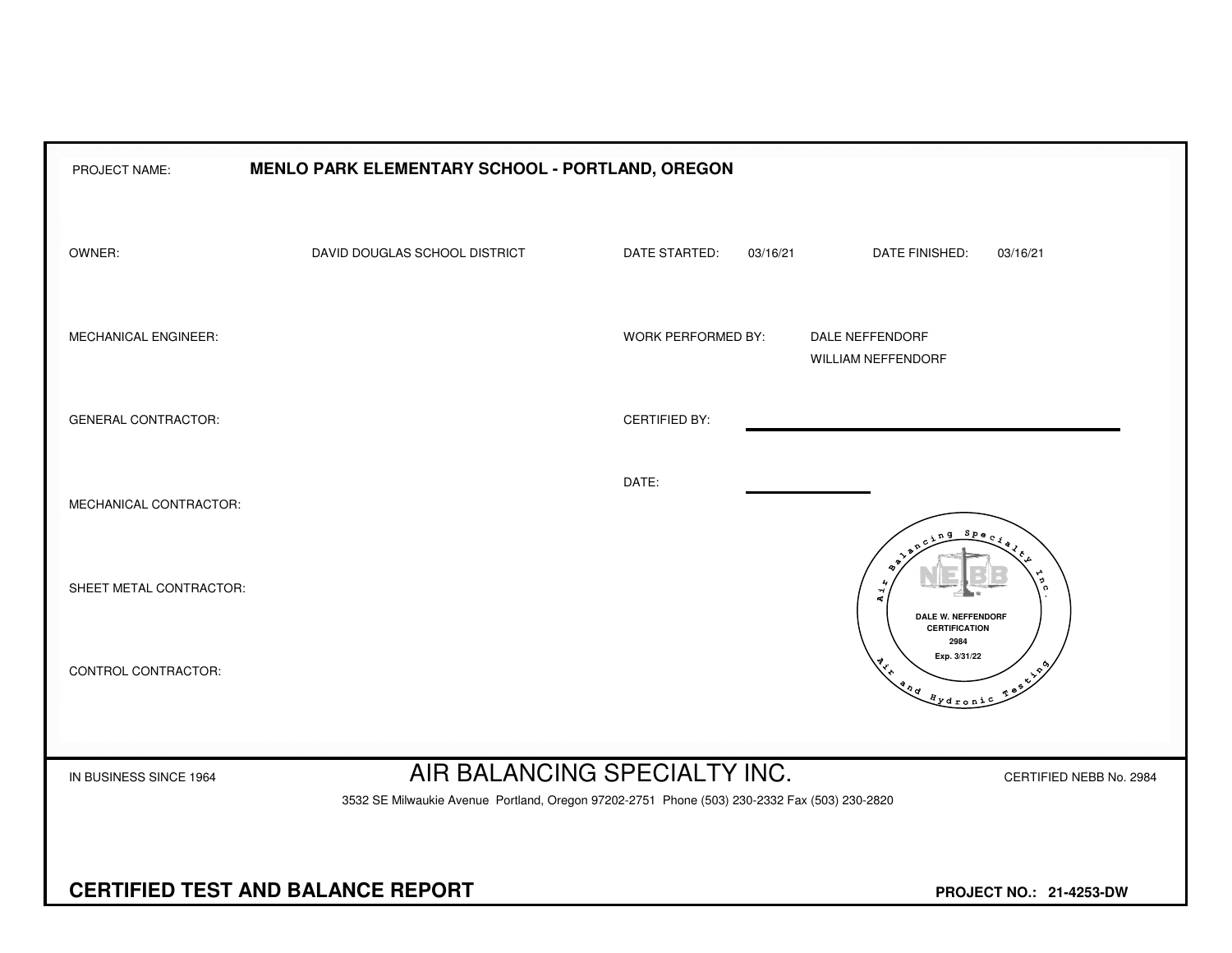| <b>INSTRUMENT</b><br><b>AIR</b>      | <b>MODEL NO.</b>              | <b>SERIAL NO.</b> | <b>RANGE</b>                 | <b>CALIBRATION DATE</b> |
|--------------------------------------|-------------------------------|-------------------|------------------------------|-------------------------|
|                                      |                               |                   |                              |                         |
| Shortridge Airdata Multimeter<br>(D) | ADM860                        | M98375            | 0.0001 to 60.00" WC.         | 1/12/2021               |
| <b>ADM Accessories</b>               |                               |                   |                              |                         |
| (DH) Datameter Flow Hood             | 8400                          |                   | 25 - 2500 CFM                |                         |
| (DP) Datameter Pitot Tube            | 12", 18", 24", 36", 48" & 60" |                   | 50 - 30000 FPM               |                         |
| (DA) Datameter Airfoil               | AFP18                         |                   | 50 - 5000 FPM                |                         |
| (DG) Datameter Velgrid               | VLG84                         |                   | 50 - 2500 FPM                |                         |
| (R) Rotating Vane Anemometer         | A4/-4"                        | 83072B            | 200 - 10000 FPM              | 1/14/2021               |
| Amprobe Ammeter                      | Fluke 335                     | 99330394          | 0 - 750 Volts / 0 - 300 Amps | 1/8/2021                |
| Shimpo Tachometer                    | DT-207L                       | D26B0033          | 6 - 30,000 RPM               | 1/12/2021               |
| <b>WATER</b>                         |                               |                   |                              |                         |
| Hydrodata Meter                      | <b>HDM-250</b>                | W01025            | DP -10 to +300 PSI           | 1/12/2021               |
|                                      |                               |                   |                              |                         |
|                                      |                               |                   |                              |                         |
|                                      |                               |                   |                              |                         |
|                                      |                               |                   |                              |                         |
|                                      |                               |                   |                              |                         |

#### IN BUSINESS SINCE 1964 **AIR BALANCING SPECIAL I Y INC.** CERTIFIED NEBB No. 2984

3532 SE Milwaukie Avenue Portland, Oregon 97202-2751 Phone (503) 230-2332 Fax (503) 230-2820

### **EQUIPMENT USED IN BALANCING**

 **PROJECT: MENLO PARK ELEMENTARY SCHOOL - PORTLAND, OREGON PROJECT NO.: 21-4253-DW**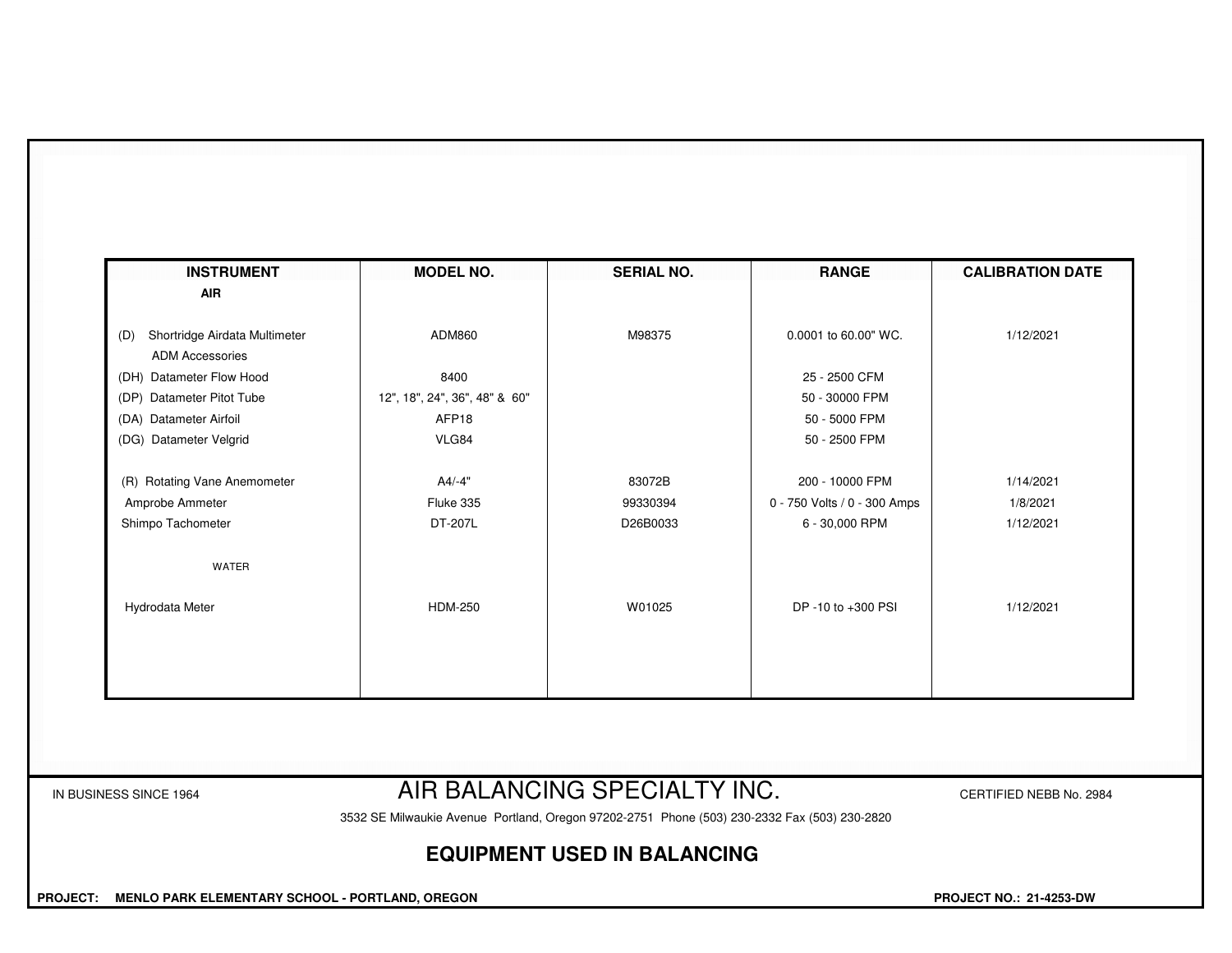#### **PAGE ABBREVATION KEY**

AK - GRILLE AREA OR RESTRICTION VALUEVEL - VELOCITY CFM - CUBIC FEET PER MINUTEFPM - FEET PER MINUTEACH - AIR CHANGES PER HOUR

IN BUSINESS SINCE 1964 **AIR BALANCING SPECIALTY INC.** CERTIFIED NEBB No. 2984

 **3532 SE Milwaukie Avenue Portland, Oregon 97202-2751 Phone (503) 230-2332 Fax (503) 230-2820**

 **PROJECT: MENLO PARK ELEMENTARY SCHOOL - PORTLAND, OREGON PROJECT NO.: 21-4253-DW**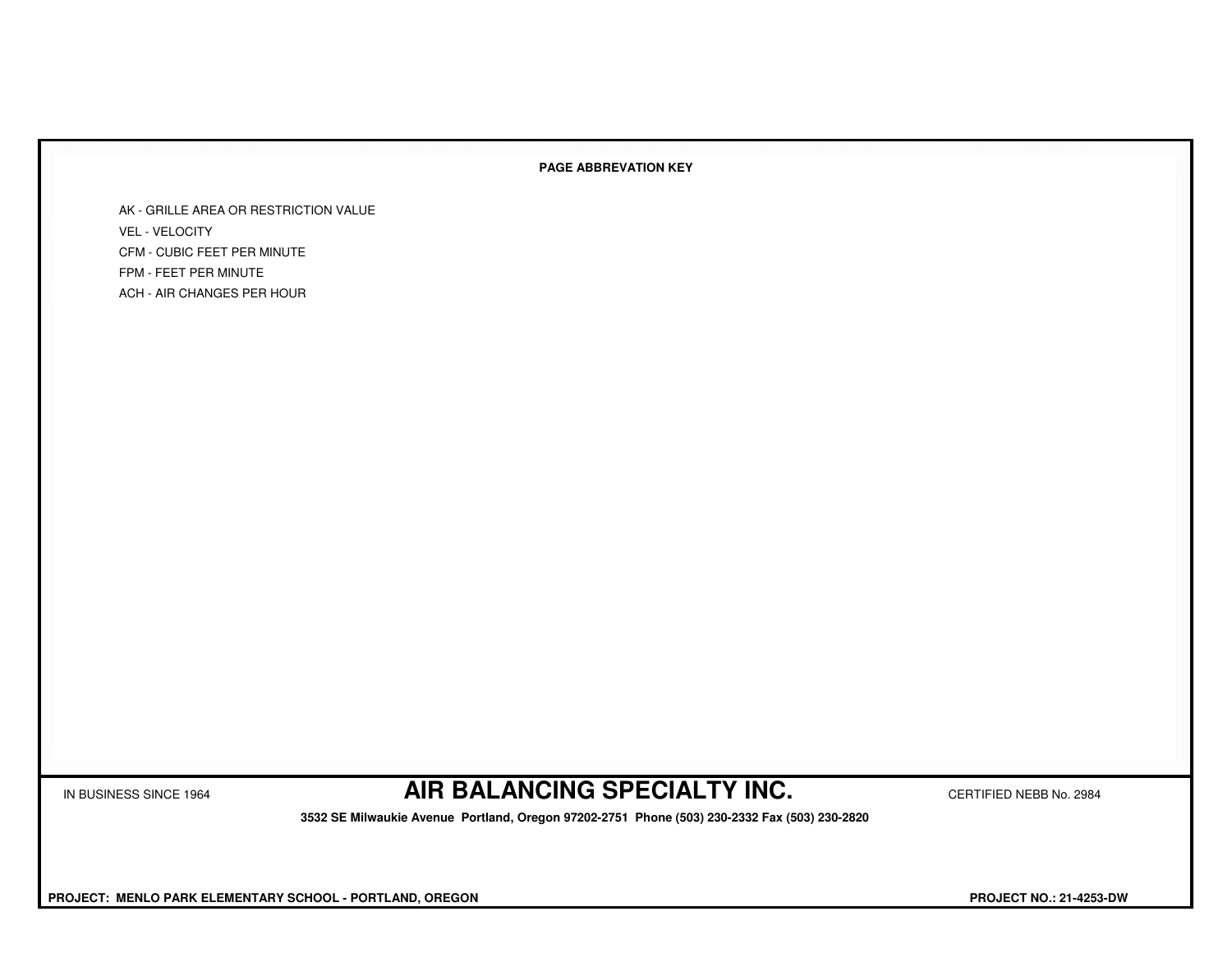|     |                                                                       | <b>AREA SERVED</b>                                                                                                            | <b>OUTLET</b>   |  |      |      |      | <b>DESIGN</b>          |            | <b>CUBIC</b> |            |                | TEST <sub>#1</sub> |                |                      |            | TEST#2           |                         |
|-----|-----------------------------------------------------------------------|-------------------------------------------------------------------------------------------------------------------------------|-----------------|--|------|------|------|------------------------|------------|--------------|------------|----------------|--------------------|----------------|----------------------|------------|------------------|-------------------------|
| Ref | Ins                                                                   |                                                                                                                               | $Rm.+$ No.      |  | Size | Blow | AK   | Vel                    | <b>CFM</b> | <b>FEET</b>  | <b>FPM</b> | <b>CFM</b>     |                    | ACH   PRESSURE | <b>FPM</b>           | <b>CFM</b> | <b>ACH</b>       | PRESSURE                |
|     |                                                                       |                                                                                                                               |                 |  |      |      |      |                        |            |              |            |                |                    |                |                      |            |                  |                         |
|     |                                                                       | DH Classroom UV                                                                                                               | $\mathbf{1}$    |  |      |      | 1.00 |                        |            | 11487        |            | 945            | 4.94               |                |                      |            |                  |                         |
|     |                                                                       |                                                                                                                               |                 |  |      |      |      |                        |            |              |            |                |                    |                |                      |            |                  |                         |
|     |                                                                       | DH Classroom UV                                                                                                               | $\overline{2}$  |  |      |      | 1.00 |                        |            | 11681        |            | 1045           | 5.37               |                |                      |            |                  |                         |
|     |                                                                       |                                                                                                                               |                 |  |      |      |      |                        |            |              |            |                |                    |                |                      |            |                  |                         |
|     |                                                                       | DH Classroom UV                                                                                                               | 3               |  |      |      | 1.00 |                        |            | 11746        |            | 1005           | 5.13               |                |                      |            |                  |                         |
|     |                                                                       |                                                                                                                               |                 |  |      |      |      |                        |            |              |            |                |                    |                |                      |            |                  |                         |
|     |                                                                       | DH Classroom UV                                                                                                               | 4               |  |      |      | 1.00 |                        |            | 11710        |            | 1075           | 5.51               |                |                      |            |                  |                         |
|     |                                                                       |                                                                                                                               |                 |  |      |      |      |                        |            |              |            |                |                    |                |                      |            |                  |                         |
|     |                                                                       | DH Classroom UV                                                                                                               | $\overline{5}$  |  |      |      | 1.00 |                        |            | 11626        |            | 540            | 2.79               |                |                      |            |                  |                         |
|     |                                                                       | DH Classroom UV                                                                                                               | 6               |  |      |      | 1.00 |                        |            | 11664        |            | 1100           | 5.66               |                |                      |            |                  |                         |
|     |                                                                       |                                                                                                                               |                 |  |      |      |      |                        |            |              |            |                |                    |                |                      |            |                  |                         |
|     |                                                                       | DH Classroom UV                                                                                                               | $\overline{7}$  |  |      |      | 1.00 |                        |            | 11694        |            | $\overline{0}$ | 0.00               |                |                      |            |                  |                         |
|     |                                                                       |                                                                                                                               |                 |  |      |      |      |                        |            |              |            |                |                    |                |                      |            |                  |                         |
|     |                                                                       | DH Classroom UV                                                                                                               | 8               |  |      |      | 1.00 |                        |            | 11608        |            | 1025           | 5.30               |                |                      |            |                  |                         |
|     |                                                                       |                                                                                                                               |                 |  |      |      |      |                        |            |              |            |                |                    |                |                      |            |                  |                         |
|     |                                                                       | DH Library UV                                                                                                                 | 9               |  |      |      | 1.00 |                        |            | 15800        |            | 1460           | 5.54               |                |                      |            |                  |                         |
|     |                                                                       |                                                                                                                               |                 |  |      |      |      |                        |            |              |            |                |                    |                |                      |            |                  |                         |
|     |                                                                       | DH Library UV                                                                                                                 | 10              |  |      |      | 1.00 |                        |            | 11690        |            | 1035           | 5.31               |                |                      |            |                  |                         |
|     |                                                                       | DH Classroom UV                                                                                                               | 11              |  |      |      | 1.00 |                        |            | 11635        |            | 1120           | 5.78               |                |                      |            |                  |                         |
|     |                                                                       |                                                                                                                               |                 |  |      |      |      |                        |            |              |            |                |                    |                |                      |            |                  |                         |
|     |                                                                       | DH Classroom UV                                                                                                               | $\overline{12}$ |  |      |      | 1.00 |                        |            | 11854        |            | 970            | 4.91               |                |                      |            |                  |                         |
|     |                                                                       |                                                                                                                               |                 |  |      |      |      |                        |            |              |            |                |                    |                |                      |            |                  |                         |
|     |                                                                       | DH Classroom UV                                                                                                               | 13              |  |      |      | 1.00 |                        |            | 11765        |            | 1065           | 5.43               |                |                      |            |                  |                         |
|     |                                                                       |                                                                                                                               |                 |  |      |      |      |                        |            |              |            |                |                    |                |                      |            |                  |                         |
|     |                                                                       | DH Classroom UV                                                                                                               | $\overline{14}$ |  |      |      | 1.00 |                        |            | 11878        |            | 995            | 5.03               |                |                      |            |                  |                         |
|     |                                                                       |                                                                                                                               |                 |  |      |      |      |                        |            |              |            |                |                    |                |                      |            |                  |                         |
|     |                                                                       | DH Classroom UV                                                                                                               | 15              |  |      |      | 1.00 |                        |            | 11753        |            | 970            | 4.95               |                |                      |            |                  |                         |
|     |                                                                       | DH Classroom UV                                                                                                               | 16              |  |      |      | 1.00 |                        |            | 11824        |            | 1010           | 5.13               |                |                      |            |                  |                         |
|     |                                                                       |                                                                                                                               |                 |  |      |      |      |                        |            |              |            |                |                    |                |                      |            |                  |                         |
|     |                                                                       | DH Classroom UV                                                                                                               | $\overline{17}$ |  |      |      | 1.00 |                        |            | 11830        |            | 950            | 4.82               |                |                      |            |                  |                         |
|     |                                                                       |                                                                                                                               |                 |  |      |      |      |                        |            |              |            |                |                    |                |                      |            |                  |                         |
|     |                                                                       | DH Classroom UV                                                                                                               | 18              |  |      |      | 1.00 |                        |            | 11880        |            | 1015           | 5.13               |                |                      |            |                  |                         |
|     |                                                                       |                                                                                                                               |                 |  |      |      |      |                        |            |              |            |                |                    |                |                      |            |                  |                         |
|     |                                                                       | DH Classroom UV                                                                                                               | $\overline{19}$ |  |      |      | 1.00 |                        |            | 11780        |            | 1015           | 5.17               |                |                      |            |                  |                         |
|     |                                                                       |                                                                                                                               |                 |  |      |      |      |                        |            |              |            |                |                    |                |                      |            |                  |                         |
|     |                                                                       | Ref. Note: (1) Unit not running - cover is off.                                                                               |                 |  |      |      |      |                        |            |              |            |                |                    |                |                      |            |                  |                         |
|     |                                                                       |                                                                                                                               |                 |  |      |      |      |                        |            |              |            |                |                    |                |                      |            |                  |                         |
|     |                                                                       | AIR BALANCING SPECIALTY, INC. 3532 SE Milwaukie Avenue, Portland, Oregon 97202-2751 Phone: (503) 230-2332 Fax: (503) 230-2820 |                 |  |      |      |      |                        |            |              |            |                |                    |                |                      |            |                  |                         |
|     |                                                                       | <b>CONSTANT VOLUME - FPM</b>                                                                                                  |                 |  |      |      |      | AIR BALANCE DATA SHEET |            |              |            |                |                    |                |                      |            |                  | PROJECT NO.: 21-4253-DW |
|     |                                                                       |                                                                                                                               |                 |  |      |      |      |                        |            |              |            |                |                    |                |                      |            |                  |                         |
|     |                                                                       | PROJECT: MENLO PARK ELEMENTARY SCHOOL - PORTLAND, OREGON                                                                      |                 |  |      |      |      |                        |            |              |            |                |                    |                | DATE START: 03/16/21 |            | FINISH: 03/16/21 |                         |
|     |                                                                       |                                                                                                                               |                 |  |      |      |      |                        |            |              |            |                |                    |                |                      |            |                  |                         |
|     |                                                                       |                                                                                                                               |                 |  |      |      |      | SECTION:               |            |              |            |                |                    |                |                      |            |                  |                         |
|     | SYSTEM:<br>BY: DN / WN<br>PAGE: 1 OF 3<br>Classrooms and Library 1-19 |                                                                                                                               |                 |  |      |      |      |                        |            |              |            |                |                    |                |                      |            |                  |                         |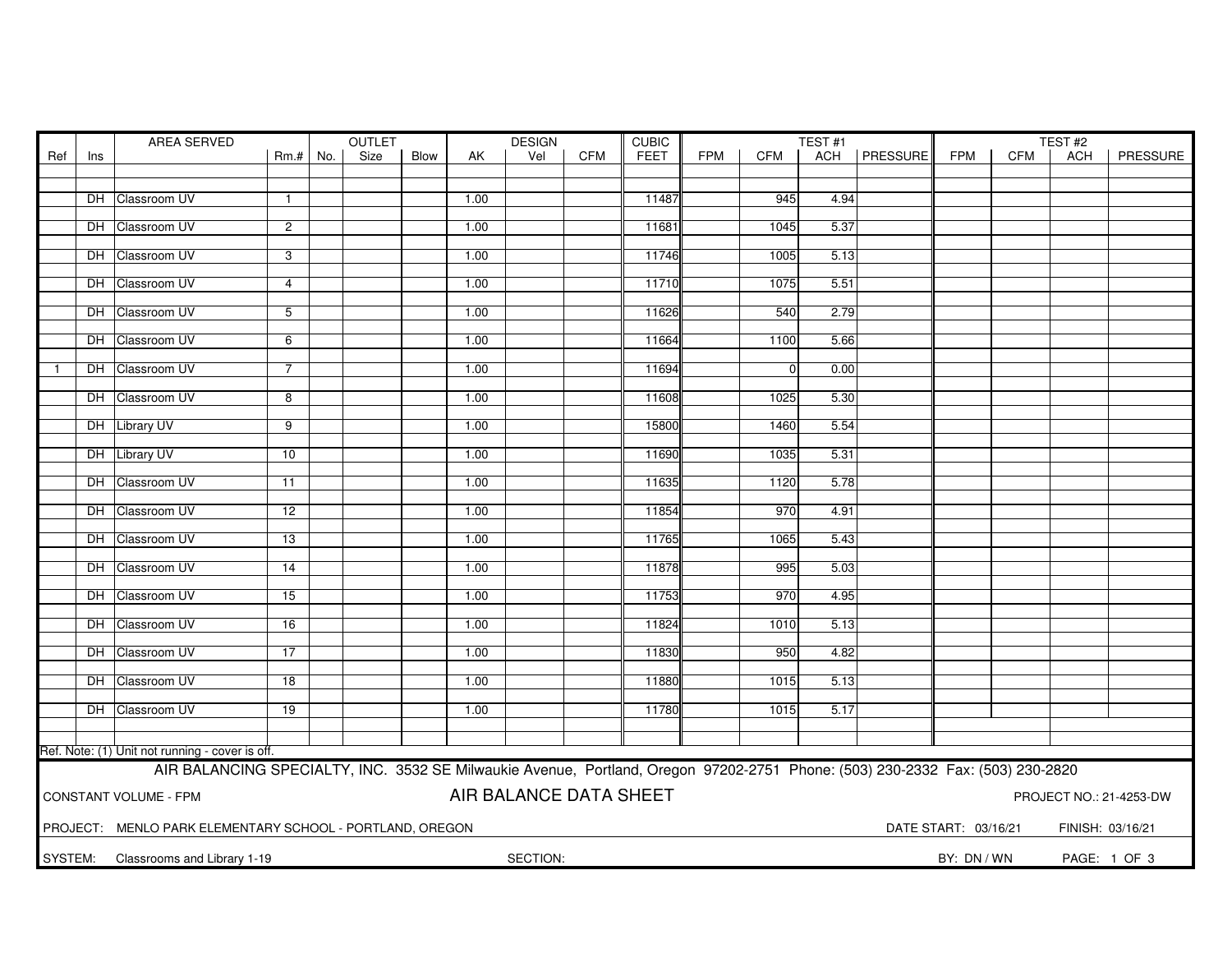|     |              | AREA SERVED                                                                                                                   | <b>OUTLET</b>   |  |         |           |       | <b>DESIGN</b>          |            | <b>CUBIC</b> |     |                 | TEST#1 |                |                      |     | TEST#2           |                         |
|-----|--------------|-------------------------------------------------------------------------------------------------------------------------------|-----------------|--|---------|-----------|-------|------------------------|------------|--------------|-----|-----------------|--------|----------------|----------------------|-----|------------------|-------------------------|
| Ref | Ins          |                                                                                                                               | $Rm.+$ No.      |  | Size    | Blow      | AK    | Vel                    | <b>CFM</b> | <b>FEET</b>  | FPM | <b>CFM</b>      |        | ACH   PRESSURE | <b>FPM</b>           | CFM | ACH              | PRESSURE                |
|     |              |                                                                                                                               |                 |  |         |           |       |                        |            |              |     |                 |        |                |                      |     |                  |                         |
|     |              | DH Classroom UV                                                                                                               | $\overline{20}$ |  |         |           | 1.00  |                        |            | 9137         |     | 1135            | 7.45   |                |                      |     |                  |                         |
|     |              | DH Classroom UV                                                                                                               | $\overline{21}$ |  |         |           | 1.00  |                        |            | 9137         |     | 950             | 6.24   |                |                      |     |                  |                         |
|     |              |                                                                                                                               |                 |  |         |           |       |                        |            |              |     |                 |        |                |                      |     |                  |                         |
|     |              | DH Classroom UV                                                                                                               | $\overline{22}$ |  |         |           | 1.00  |                        |            | 9228         |     | 930             | 6.05   |                |                      |     |                  |                         |
|     |              |                                                                                                                               |                 |  |         |           |       |                        |            |              |     |                 |        |                |                      |     |                  |                         |
|     |              | DH Classroom UV                                                                                                               | 23              |  |         |           | 1.00  |                        |            | 9210         |     | 1025            | 6.68   |                |                      |     |                  |                         |
|     |              |                                                                                                                               |                 |  |         |           |       |                        |            |              |     |                 |        |                |                      |     |                  |                         |
|     |              | DH Classroom UV                                                                                                               | 24              |  |         |           | 1.00  |                        |            | 9210         |     | 795             | 5.18   |                |                      |     |                  |                         |
|     |              | DH Classroom UV                                                                                                               | 25              |  |         |           | 1.00  |                        |            | 9137         |     | 1015            | 6.67   |                |                      |     |                  |                         |
|     |              |                                                                                                                               |                 |  |         |           |       |                        |            |              |     |                 |        |                |                      |     |                  |                         |
|     |              | DH Classroom ERC                                                                                                              | $\overline{28}$ |  |         |           | 1.00  |                        |            | 5821         |     | 460             | 4.74   |                |                      |     |                  |                         |
|     |              |                                                                                                                               |                 |  |         |           |       |                        |            |              |     |                 |        |                |                      |     |                  |                         |
|     |              | DH Classroom Speech                                                                                                           | $\overline{29}$ |  |         |           | 1.00  |                        |            | 8494         |     | 355             | 2.51   |                |                      |     |                  |                         |
|     |              |                                                                                                                               |                 |  |         |           |       |                        |            |              |     |                 |        |                |                      |     |                  |                         |
|     |              | DH Classroom RR Supply                                                                                                        | $\overline{29}$ |  |         |           | 1.00  |                        |            | 924          |     | $\overline{90}$ | 5.84   |                |                      |     |                  |                         |
|     |              | DH Classroom RR Exhaust                                                                                                       | $\overline{29}$ |  |         |           | 1.00  |                        |            | 924          |     | 110             | 7.14   |                |                      |     |                  |                         |
|     |              | DH Gym Office                                                                                                                 |                 |  |         |           | 1.00  |                        |            | 817          |     | 135             | 9.91   |                |                      |     |                  |                         |
|     |              |                                                                                                                               |                 |  |         |           |       |                        |            |              |     |                 |        |                |                      |     |                  |                         |
|     |              | DG Gym                                                                                                                        |                 |  | 40x18x4 |           | 15.00 |                        |            | 113792       | 370 | 5550            | 2.93   |                |                      |     |                  |                         |
|     |              |                                                                                                                               |                 |  |         |           |       |                        |            |              |     |                 |        |                |                      |     |                  |                         |
|     |              | DG Cafetorium                                                                                                                 |                 |  | 18x40x4 |           | 15.00 |                        |            | 65248        | 442 | 6630            | 6.10   |                |                      |     |                  |                         |
|     |              |                                                                                                                               |                 |  |         |           |       |                        |            |              |     |                 |        |                |                      |     |                  |                         |
|     | $\mathsf{R}$ | <b>Teachers Room</b>                                                                                                          |                 |  | 18x6    | <b>SW</b> | 0.53  |                        |            | 2936         | 840 | 445             | 9.10   |                |                      |     |                  |                         |
|     |              | R Counselor                                                                                                                   |                 |  | 18x6    | <b>SW</b> | 0.53  |                        |            | 2603         | 780 | 413             | 9.53   |                |                      |     |                  |                         |
|     |              |                                                                                                                               |                 |  |         |           |       |                        |            |              |     |                 |        |                |                      |     |                  |                         |
|     |              | DH Office Counselor                                                                                                           |                 |  |         | SW        | 1.00  |                        |            | 434          |     | 75              | 10.37  |                |                      |     |                  |                         |
|     |              |                                                                                                                               |                 |  |         |           |       |                        |            |              |     |                 |        |                |                      |     |                  |                         |
|     |              | DH Office - Main                                                                                                              |                 |  |         | <b>SW</b> | 1.00  |                        |            | 3587         |     | 200             | 3.35   |                |                      |     |                  |                         |
|     |              | DH Principal                                                                                                                  |                 |  |         | SW        | 1.00  |                        |            | 1767         |     | 335             | 11.38  |                |                      |     |                  |                         |
|     |              |                                                                                                                               |                 |  |         |           |       |                        |            |              |     |                 |        |                |                      |     |                  |                         |
|     |              | DH Work Room                                                                                                                  |                 |  |         | SW        | 1.00  |                        |            | 3086         |     | 345             | 6.71   |                |                      |     |                  |                         |
|     |              |                                                                                                                               |                 |  |         |           |       |                        |            |              |     |                 |        |                |                      |     |                  |                         |
|     |              | DH Work Room Office                                                                                                           |                 |  |         |           | 1.00  |                        |            | 590          |     | 90              | 9.15   |                |                      |     |                  |                         |
|     |              | Work Room Office                                                                                                              |                 |  |         |           |       |                        |            |              |     |                 |        |                |                      |     |                  |                         |
|     | R            |                                                                                                                               |                 |  | 6x6     | <b>SW</b> | 0.18  |                        |            | 1554         | 470 | 85              | 3.27   |                |                      |     |                  |                         |
|     |              | AIR BALANCING SPECIALTY, INC. 3532 SE Milwaukie Avenue, Portland, Oregon 97202-2751 Phone: (503) 230-2332 Fax: (503) 230-2820 |                 |  |         |           |       |                        |            |              |     |                 |        |                |                      |     |                  |                         |
|     |              |                                                                                                                               |                 |  |         |           |       |                        |            |              |     |                 |        |                |                      |     |                  |                         |
|     |              | CONSTANT VOLUME - FPM                                                                                                         |                 |  |         |           |       | AIR BALANCE DATA SHEET |            |              |     |                 |        |                |                      |     |                  | PROJECT NO.: 21-4253-DW |
|     |              |                                                                                                                               |                 |  |         |           |       |                        |            |              |     |                 |        |                |                      |     |                  |                         |
|     |              | PROJECT: MENLO PARK ELEMENTARY SCHOOL - PORTLAND, OREGON                                                                      |                 |  |         |           |       |                        |            |              |     |                 |        |                | DATE START: 03/16/21 |     | FINISH: 03/16/21 |                         |
|     |              |                                                                                                                               |                 |  |         |           |       |                        |            |              |     |                 |        |                |                      |     |                  |                         |
|     |              | SYSTEM: Classrooms 20 - 29, Gym, Cafetorium, Counselor, Principal, Work Room                                                  |                 |  |         |           |       |                        | SECTION:   |              |     |                 |        |                | BY: DN / WN          |     | PAGE: 2 OF 3     |                         |
|     |              |                                                                                                                               |                 |  |         |           |       |                        |            |              |     |                 |        |                |                      |     |                  |                         |